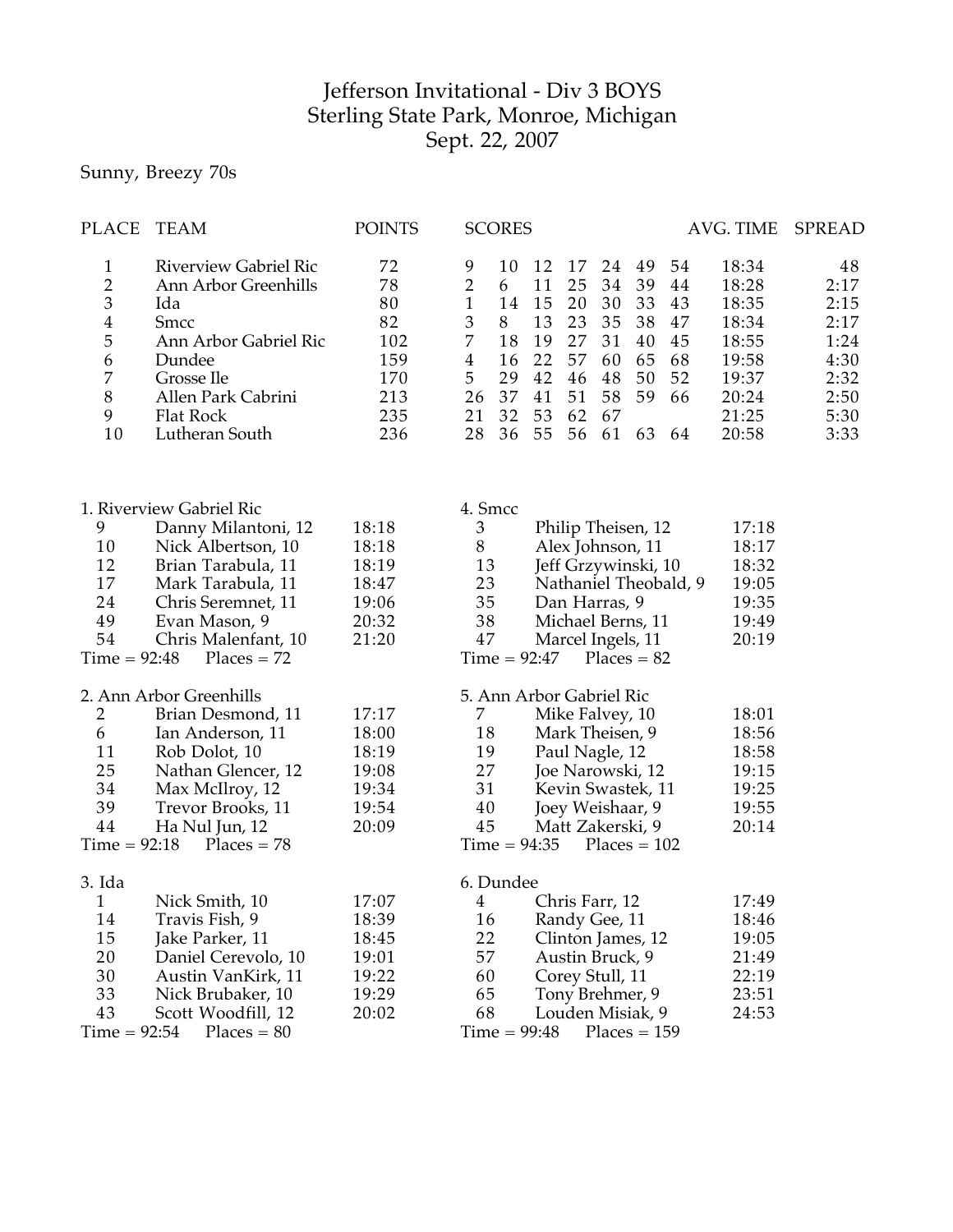| 7. Grosse Ile                           |                              |       |
|-----------------------------------------|------------------------------|-------|
| 5 <sup>5</sup>                          | Michael Sitek, 11            | 17:59 |
| 29                                      | Costa Ciungan, 10            | 19:20 |
| 42                                      | Brett Swick, 9               | 20:01 |
| 46                                      | Kyle Concessi, 11            | 20:14 |
| 48                                      | Conner Singelyn, 11          | 20:31 |
| 50                                      | Ian Lewis, 9                 | 20:35 |
| 52                                      | Joshua Miller, 11            | 20:59 |
|                                         | $Time = 98:05$ Places = 170  |       |
|                                         | 8. Allen Park Cabrini        |       |
| 26                                      | Ernest Thompson, 12          | 19:14 |
| 37                                      | Joe Fenton, 10               | 19:49 |
| 41                                      | Justin Hairston, 12          | 19:59 |
| 51                                      | Jake Lefebvre, 11            | 20:52 |
| 58                                      | Dan Ball, 10                 | 22:04 |
| 59                                      | Joe Latkovic, 10             | 22:16 |
| 66 —                                    | Jeramy Thomson, 10           | 24:10 |
|                                         | $Time = 101:58$ Places = 213 |       |
| 9. Flat Rock                            |                              |       |
| $\frac{21}{32}$                         | Kyle Vary, 11                | 19:03 |
|                                         | Steve Upplegger, 11          | 19:27 |
| 53                                      | Sam Jabara, 12               | 21:12 |
| $\begin{array}{c} 62 \\ 67 \end{array}$ | Billy Driscoll, 11           | 22:50 |
|                                         | Jeff Baker, 9                | 24:33 |
|                                         | $Time = 107:05$ Places = 235 |       |
|                                         | 10. Lutheran South           |       |
| 28                                      | Ethan McBee, 11              | 19:17 |
| 36                                      | Jacob Courter, 12            | 19:42 |
| $\frac{55}{55}$                         | Philip Anderson, 9           | 21:21 |
| 56                                      | Mac Thom, 12                 | 21:38 |
| 61                                      | Joey Weilnau, 11             | 22:50 |
| 63                                      | Chris Walsh, 12              | 22:59 |
| 64                                      | Nathan Schultz, 11           | 23:30 |
|                                         | $Time = 104:48$ Places = 236 |       |

PLACE SCORE TEAM

FINISHER TIME TEAM

|    | 1              | Nick Smith, 10      | 17:07 | Ida                         |
|----|----------------|---------------------|-------|-----------------------------|
| 2  | 2              | Brian Desmond, 11   | 17:17 | Ann Arbor Greenhills        |
| 3  | 3              | Philip Theisen, 12  | 17:18 | <b>Smcc</b>                 |
| 4  | $\overline{4}$ | Chris Farr, 12      | 17:49 | Dundee                      |
| 5  | 5              | Michael Sitek, 11   | 17:59 | Grosse Ile                  |
| 6  | 6              | Ian Anderson, 11    |       | 18:00 Ann Arbor Greenhills  |
|    | 7              | Mike Falvey, 10     | 18:01 | Ann Arbor Gabriel Ric       |
| 8  | 8              | Alex Johnson, 11    | 18:17 | <b>Smcc</b>                 |
| 9  | 9              | Danny Milantoni, 12 |       | 18:18 Riverview Gabriel Ric |
| 10 | 10             | Nick Albertson, 10  |       | 18:18 Riverview Gabriel Ric |
| 11 | 11             | Rob Dolot, 10       |       | 18:19 Ann Arbor Greenhills  |
| 12 | 12             | Brian Tarabula, 11  | 18:19 | Riverview Gabriel Ric       |
| 13 | 13             | Jeff Grzywinski, 10 | 18:32 | <b>Smcc</b>                 |
| 14 | 14             | Travis Fish, 9      | 18:39 | Ida                         |
| 15 | 15             | Jake Parker, 11     | 18:45 | Ida                         |
| 16 | 16             | Randy Gee, 11       | 18:46 | Dundee                      |